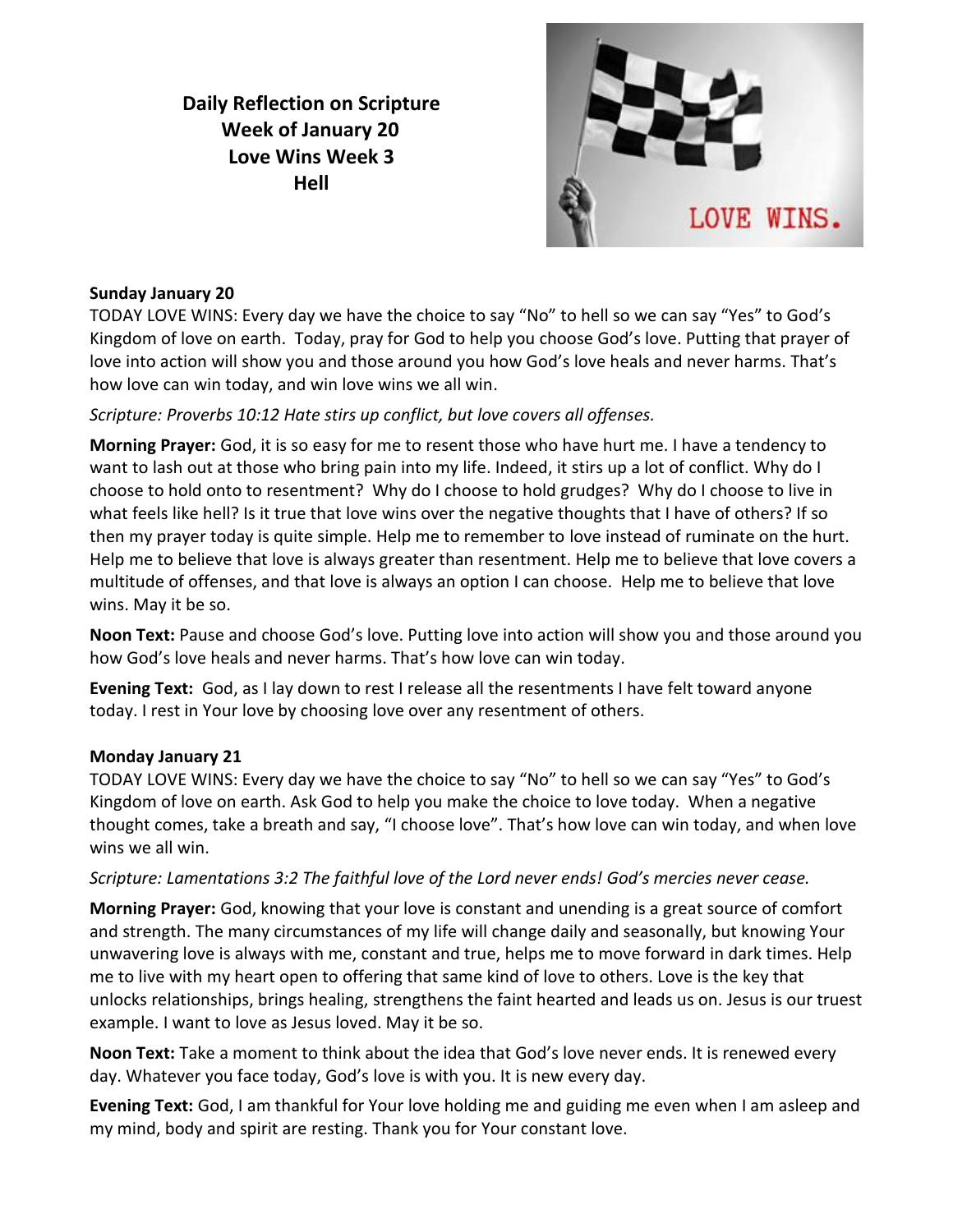#### **Tuesday January 22**

TODAY LOVE WINS: Every day we have the choice to say "No" to hell so we can say "Yes" to God's Kingdom of love on earth. Instead of looking at the actions of others first, love should take us inward and ask what is in my heart? Is there love or ill will? Love for others begins in our own hearts. Let love begin there and you will see how love can win today, and when love wins we all win.

*Scripture: John 3:17 God didn't go to all the trouble of sending his Son merely to point an accusing finger, telling the world how bad it was. He came to help, to put the world right again.*

**Morning Prayer:** God, no matter how good a day I have, at some point there may be some sort of conflict, with co-workers, friends or even family. How often is my first response in the midst of a conflict to quickly point an accusing finger, deflecting blame or refusing to accept my own responsibility for the situation? How much better would it be if I could step back and look at the situation through eyes of love, rather than try to assign blame. Help me stop and search my heart and make sure it is in alignment with Yours. If I encounter conflicts today let my actions model those of Jesus, reacting in love and working together to put things to right. May it be so.

**Noon Text:** What's in your heart today? Are you reacting to those around you with love, even those who look, sound or think differently than you? Let love win today.

**Evening Text:** God, I am so grateful for the model of Jesus. My day was better because I made the effort to respond to others with love. Now I can rest easy in Your love.

#### **Wednesday January 23**

TODAY LOVE WINS: Every day we have the choice to say "No" to hell so we can say "Yes" to God's Kingdom of love on earth. In God's Kingdom all of us are given unconditional love. Choose to love as best you can. Try to look at others without judgment, see them as persons who feel hurt as you feel hurt. Then watch how love frees your soul from the hell of resentment. When that happens love wins and when love wins we all win.

*Scripture: Matthew 5:45 Here is what God does. God gives the best—the sun to warm and the rain to nourish—to everyone, regardless: the good and bad, the nice and nasty.*

**Morning Prayer:** God, today more than ever, I ask You to help me guard my heart and mind so that I can see You in everybody I come across. May I remember that everyone is lovingly created to shine Your light in the world. May the light of Your love seen in me help others see their eternal value. I truly believe that putting this prayer into action will show how love wins when others feel loved by God with skin on. May it be so.

**Noon text:** Who in my life do I judge? Today may I see them as they are: imperfect and yet perfectly loved by You for who they are. If I can do that, then love wins.

**Evening Text:** As I sit in peace tonight, today was the day I worked on the "little things" not becoming "big things" in my life. May tomorrow bring peace like it did today.

# **Thursday January 24**

TODAY LOVE WINS: Every day we have the choice to say "No" to hell so we can say "Yes" to God's Kingdom of love on earth. Today ask God to help you to choose love others as God loves you. When that happens love wins, and when love wins we all win.

*Scripture: John 1:17b God's unfailing love and faithfulness came through Jesus Christ.*